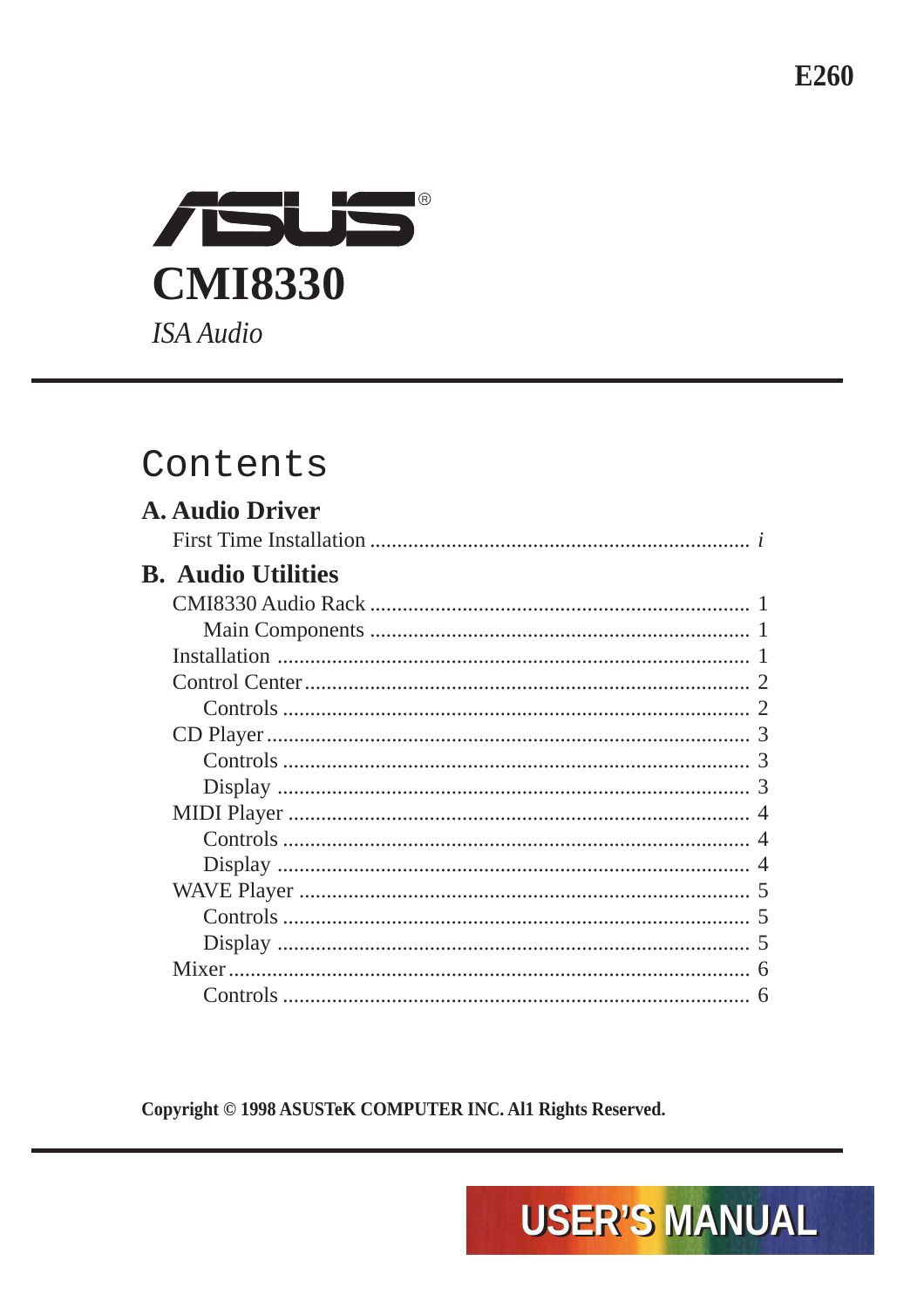## First Time Installation

When starting Windows 95 (OSR2.0), Windows 98 or Windows NT 4.0, the operating system will detect that you have a new PCI Multimedia Device, then an **Update Device Driver Wizard** screen will appear. (*See* your support CD disc for the drivers and utilities.)

If Windows does not automatically detect your audio device on startup, locate and run UINSTDRV.EXE to uninstall your PnP device drivers and then restart Windows when prompted. Click **Next** when the "Update Device Driver Wizard" screen appears.

Click **Other Locations** to direct the wizard to the audio driver files.

Click **Browse** to search for the \AUDIO\ W95DRV (or W98DRV or NT40DRV) folder on the ASUS Support CD. Click **OK** when you have located the folder.

Click **OK** and the "Update Device Driver Wizard" screen appears showing the device detected. Click **Finish** to use the driver.

You will be prompted to locate the drivers again. Click **OK**.

Click **Browse** and locate the \AUDIO\W95DRV (or W98DRV or NT40DRV) folder on the ASUS Support CD again.

Follow the onscreen instructions to finish your driver installation.

**NOTE:** Instructions/Screenshots may change at any time without notice.

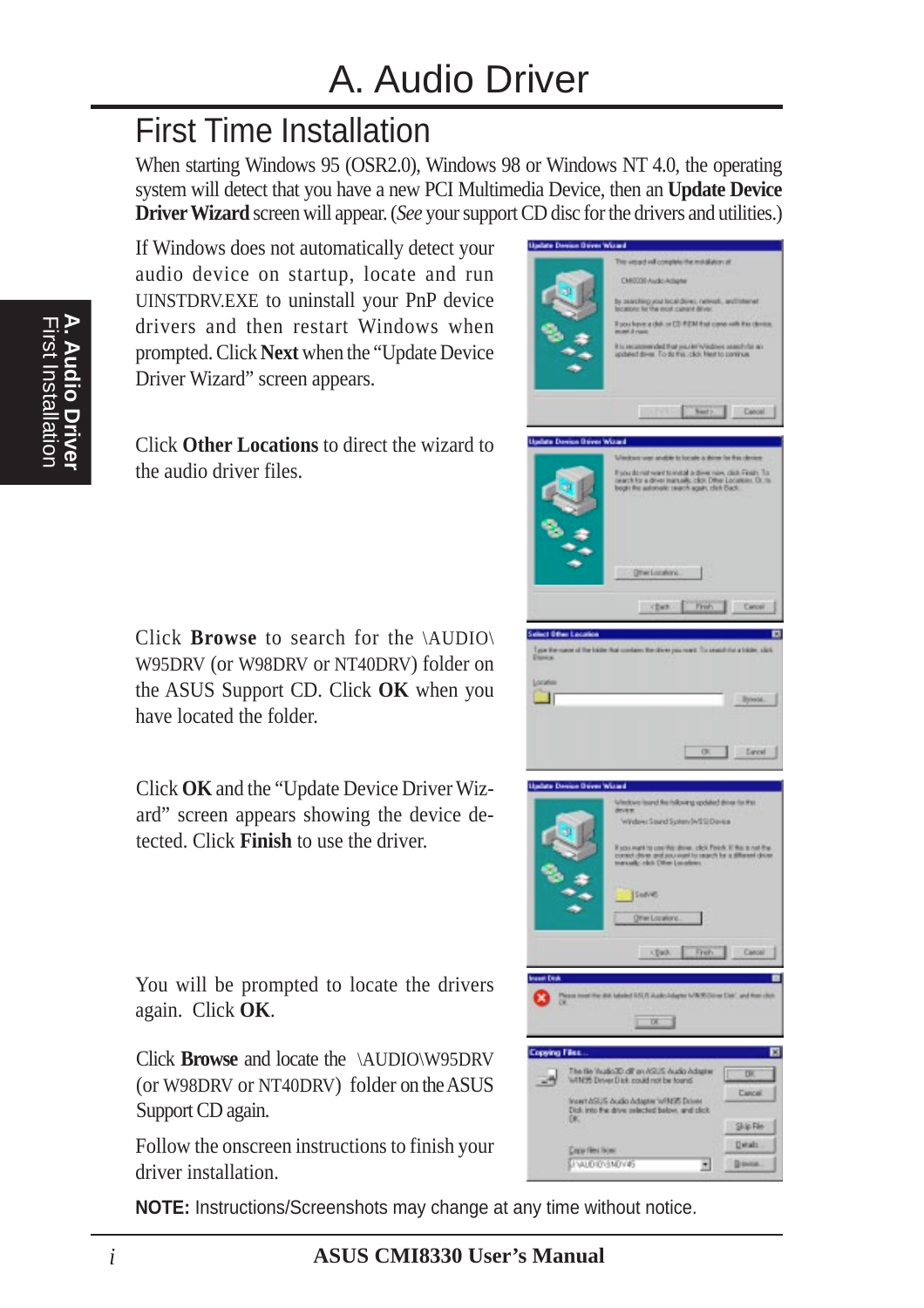# CMI8330 Audio Rack

**CMI8330 Audio Rack** enables you to take advantage of your computer's audio capabilities with all of the controls conveniently in one compact space. You can play audio CDs, wave files (.WAV and .AUD formats), and MIDI files (.MID and .RMI formats). With the multisource Audio Mixer, you can blend these sources with linein and microphone sources any way you choose. You can then record your creations as wave files and edit them with the Audio Recorder.

#### Main Components

- **Control Center:** controls the appearance of **AudioRack** components.
- **CD Player:** plays audio CDs on a CD-ROM drive.
- **MIDI Player:** plays MIDI files.
- **WAVE Player:** plays and records files in the .WAV format.
- **Mixer:** controls the volume level and balance of your audio inputs and outputs.

| Ι<br>奉<br>$ \mu^{\text{th}} $<br>30 E<br>P.                                                        |                                                   |
|----------------------------------------------------------------------------------------------------|---------------------------------------------------|
| vento e l<br>31450<br>8"                                                                           |                                                   |
| $\mathbf{r}$                                                                                       |                                                   |
| EMICIA.MID<br>-34395                                                                               |                                                   |
| Φ<br>?                                                                                             | m                                                 |
| $B^{\prime}$<br>EGAN<br><b>UAU</b><br>6<br>- 81<br>ტ                                               |                                                   |
| /ublame<br><b>Transacting</b><br>Control<br>Vol<br>Marx<br>$2$ lm $\pi$<br>FM<br>Mic<br>Syuth<br>σ | 0<br>Loud<br>2<br>$-30.50$<br><sup>J</sup> Dig-CD |

# **B. Audio Utilities** CMI3880 Audio Rack

### Installation

Insert the ASUS Support CD disc or double click your CD drive icon in My Computer to bring up the autorun screen or run Setup.exe in the root directory of the CD. Click **Install Audio Utilities** from the main menu. Follow the onscreen instructions to install the CMI8330 Audio Rack. The installation will create a CMI8330 Audio Rack program group.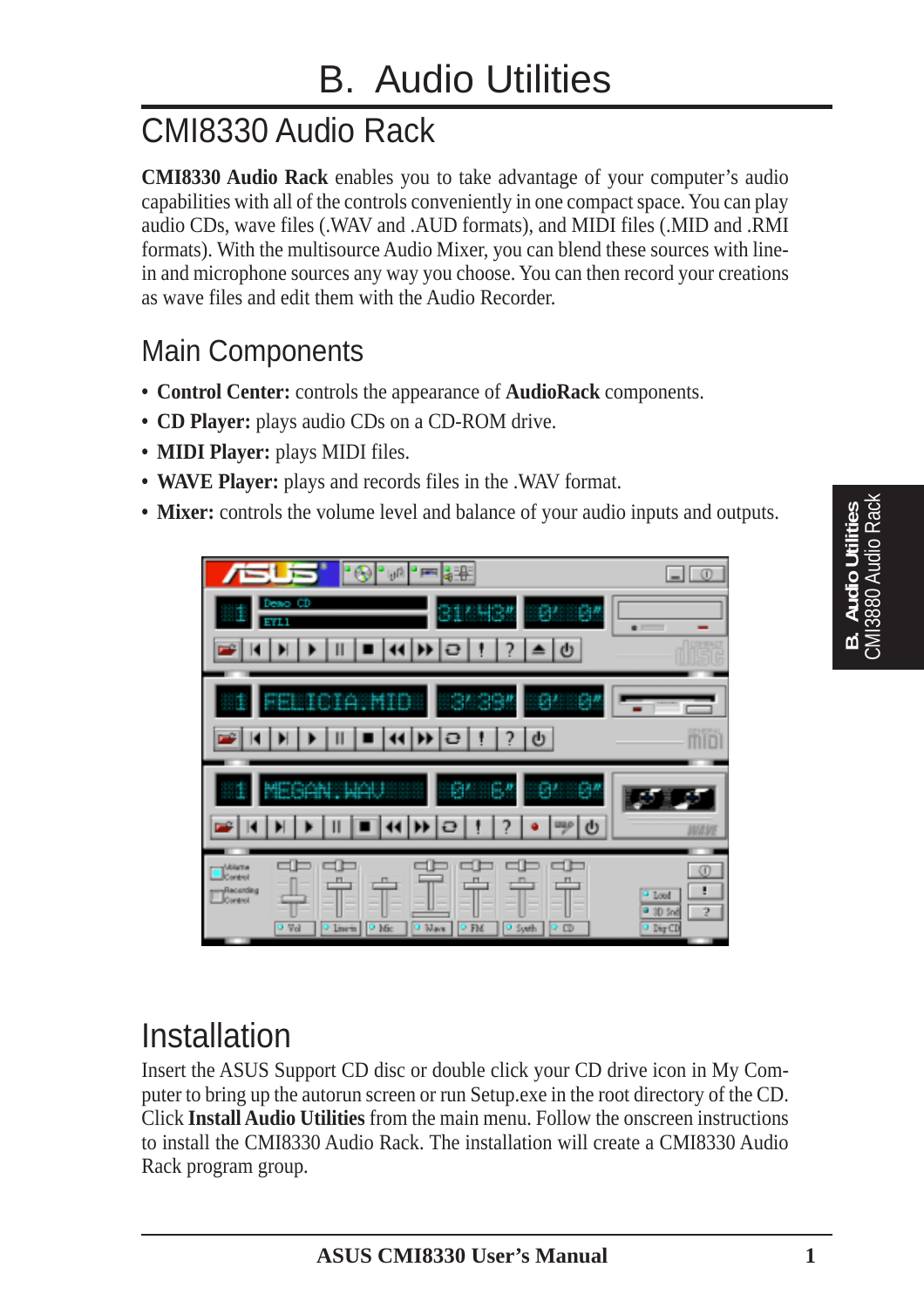## Control Center



**Control Center** controls which parts of the **CMI8330 Audio Rack** are displayed. You can display or hide any part of the **CMI8330 Audio Rack** you choose, customizing its appearance to suit your needs or desires.

#### **Controls**



displays or hides **CD Player**.



displays or hides **MIDI Player**.



displays or hides **WAVE Player**.



displays or hides **Mixer**.

minimizes **CMI8330 Audio Rack** to the taskbar.

closes the **CMI8330 Audio Rack** window.

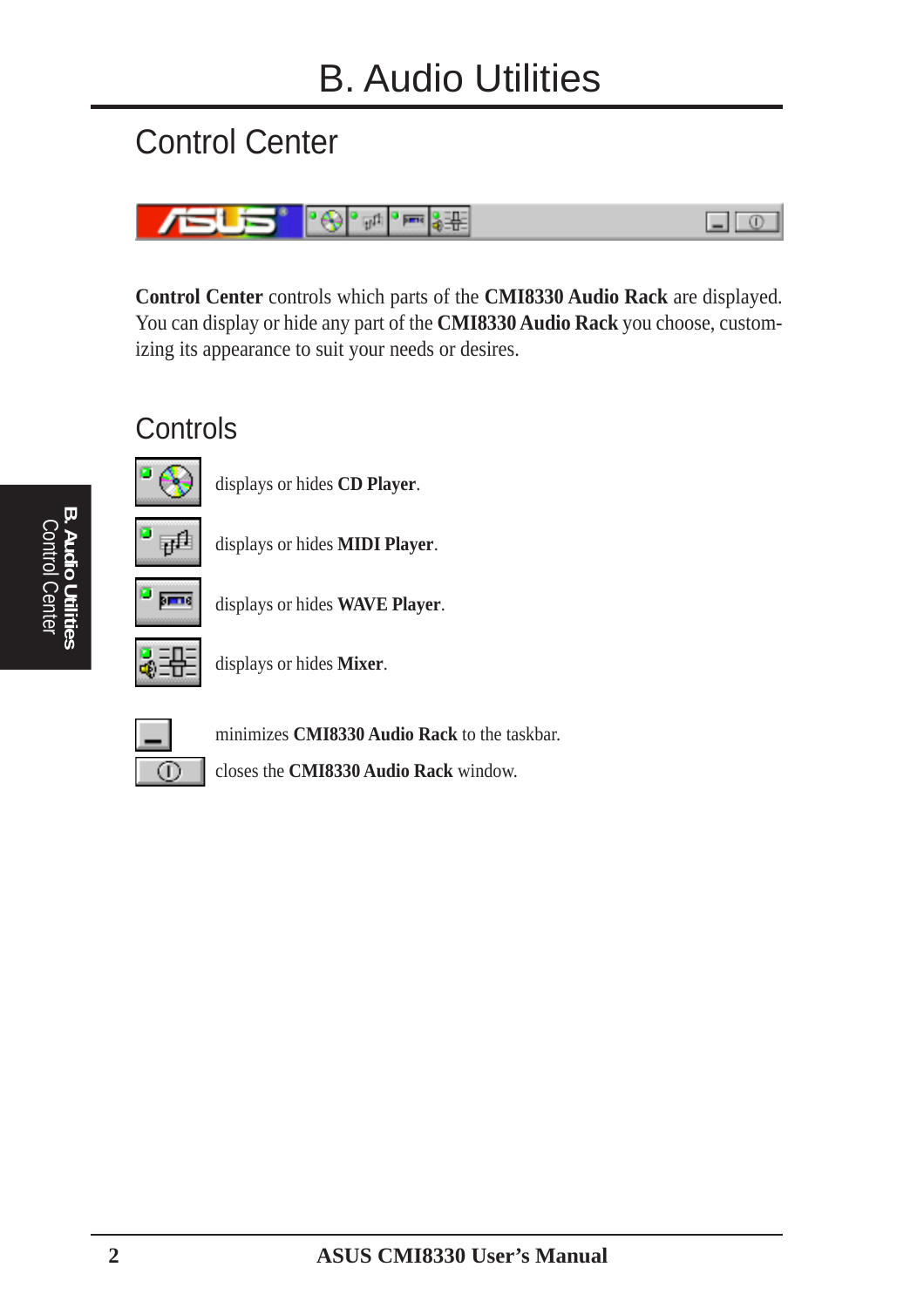# B. Audio Utilities



If you have a CD-ROM drive, you can play audio CDs using **CD Player**. Check your hardware manual about setting up your CD audio hardware and drivers. CD Player uses intelligent CD playlist management: CD Player maintains a record of each CD you play. It remembers the last playlist you used with each CD and loads that playlist automatically whenever you insert that CD.

#### **Controls**

- edits the playlist, CD title and track name
- $\vert A \vert$ loads the last track in the playlist
- $\blacksquare$ loads the next track in the playlist
- $\blacktriangleright$ plays the track currently loaded
- $\parallel \parallel$ pauses the track currently playing
- $\blacksquare$ stops the track currently playing
- reverses 10 seconds per click in the track
- **FF** fast forwards 10 seconds per click in the track
- $\mathbf{C}$ plays the whole playlist repeatedly
- H. displays the About dialog box
- $\mathbb{R}$ accesses the online help
- $\triangleq$ ejects/closes the CD from the CD-ROM drive
- l Ch exits CD Player

#### **Display**

**Track Number:** the number of the current CD track if you have multiple tracks in your playlist

**Current Track:** the CD title and name of the current CD track

**Total Length:** the total length of the current track in minutes and seconds

**Current Time:** the current time of the track in minutes and seconds during playback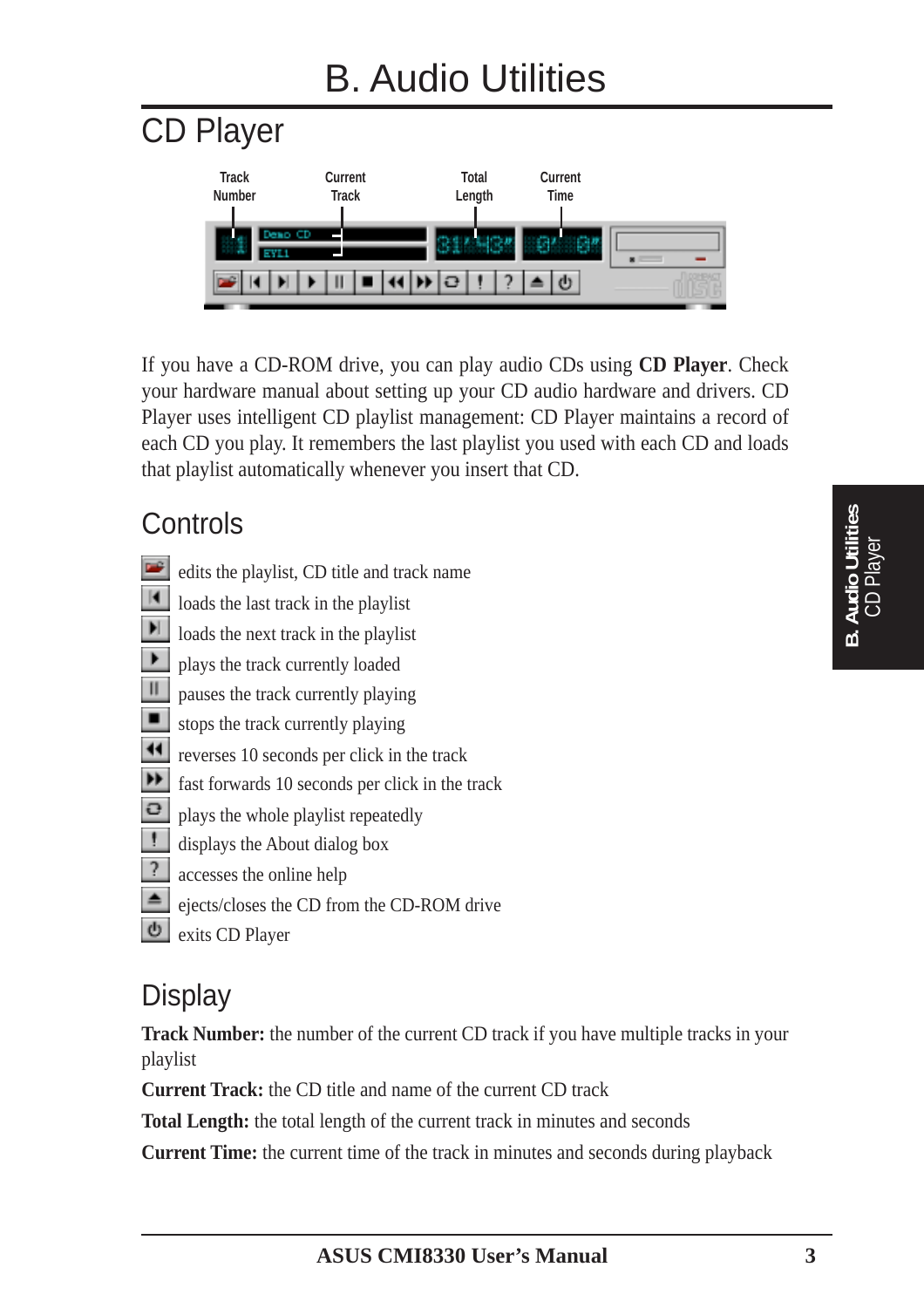# B. Audio Utilities



**MIDI Player** enables you to play MIDI files with the .MID or .RMI file extensions. These MIDI (Musical Instrument Digital Interface) files can be produced by sequencer programs and then played back using MIDI Player. You can also mix MIDI files with other audio sources. You can also compile MIDI files in a playlist and play them back in any order you choose.

#### **Controls**

- **D** edits the playlist and MIDI file
- $\vert \vert$ loads the last file in the playlist
- Ħ loads the next file in the playlist
- Þ. plays the file currently loaded
- Ш pauses the file currently playing
- $\blacksquare$ stops the file currently playing
- $\blacktriangleleft$ reverses 10 seconds per click in the file
- $|\cdot|$ fast forwards 10 seconds per click in the file
- $\Theta$ plays the whole playlist repeatedly
- H. displays the About dialog box
- -2. accesses the online help
	- exits MIDI Player

#### **Display**

**Selection Number:** the number of the current selection if you have multiple selections in your playlist

**Current File:** the name of the current MIDI file

**Total Length:** the total length of the current file in minutes and seconds

**Current Time:** the current time of the file in minutes and seconds during playback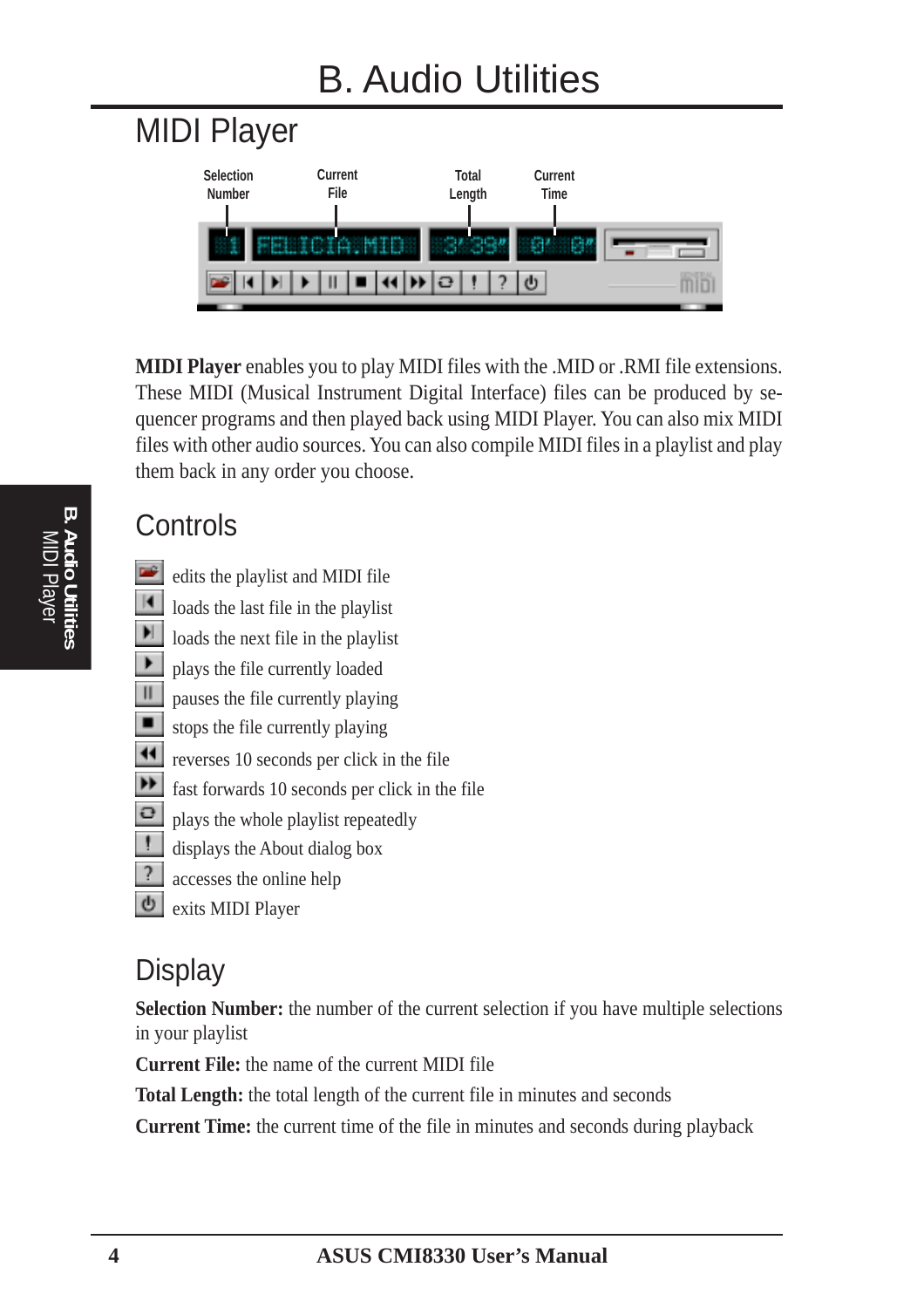# WAVE Player



**WAVE Player** enables you to play, record, and compress sound as .WAV files. The .WAV files use PCM, which is a Windows audio file format. Files are written directly to your hard disk as you record, enabling you to record very large files. Your only limitation is the amount of free space on your hard disk. WAVE Player provides a selection of linear PCM (8 or 16 bit) recording.

#### **Controls**

- edits the playlist and .WAV file
- $\boxed{1}$ loads the last file in the playlist

 $\blacktriangleright$ loads the next file in the playlist

- $\blacktriangleright$ plays the file currently loaded
- $\parallel \parallel$ pauses the file currently playing
- $\blacksquare$ stops the file currently playing
- $\blacktriangleleft$ reverses 10 seconds per click in the file
- $\blacktriangleright\blacktriangleright$ fast forwards 10 seconds per click in the file
- $\mathbf{C}$ plays the whole playlist repeatedly
- U. displays the About dialog box
- $\sqrt{2}$ accesses the online help
- $\langle \bullet \rangle$ starts recording
- $\frac{\log\rho}{\rho}$ allows you to select the recording format
- $| \Phi |$ exits WAVE Player

#### **Display**

**Selection Number:** the number of the current selection if you have multiple selections in your playlist

**Current File:** the name of the current wave audio file

**Total Length:** the total length of the current file in minutes and seconds

**Current Time:** the current time of the file in minutes and seconds during playback